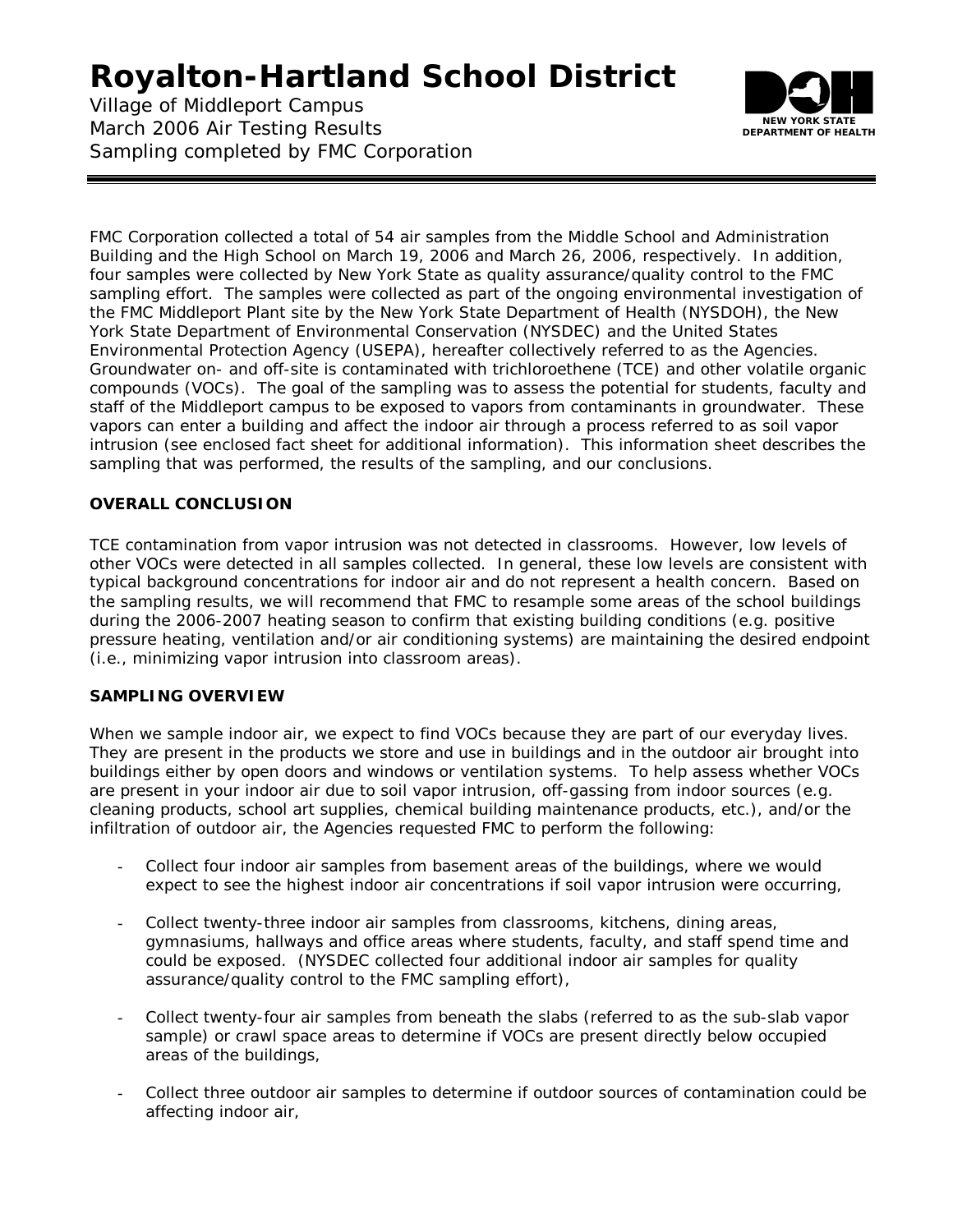Village of Middleport Campus March 2006 Air Testing Results Sampling completed by FMC Corporation



- Submit air samples to an NYSDOH Environmental Laboratory Approval Program certified laboratory to test for TCE and other VOCs,
- Complete campus building and product inventories, which includes a list of products present in your buildings that might contain VOCs and identifies potential points of entry for soil vapor (e.g., floor drains). This information is not included as an enclosure in this packet. However, it is available in the Middleport Village Library's document repository for the FMC site. (NYSDEC and NYSDOH accompanied FMC on a walk-through of buildings to determine appropriate sampling locations and subsequently recommended removal of some chemical products from the buildings prior to sample collection due to potential interference from product off-gassing) and,
- Record real-time readings with sensitive air monitoring equipment around the VOCcontaining products present in the buildings to determine if the products stored and used in the buildings are affecting indoor air.

#### - **HIGH SCHOOL BUILDING RESULTS**

- TCE, the groundwater contaminant found in monitoring wells at the FMC/School District property line and on School property, was not detected in the indoor air of the high school classrooms.
- Low levels of TCE were detected in crawl space air. Some limited additional sampling will be recommended to determine whether concentrations have changed and to confirm that existing building conditions (e.g. positive pressure heating, ventilation and air conditioning systems) are maintaining the desired endpoint (i.e., minimizing soil vapor intrusion into classroom areas).
- Low levels of other VOCs were detected in classrooms. The concentrations of these chemicals, in general, are at or below typical background concentrations and do not represent a health concern.
- In addition to the VOCs discussed above, low levels of some other VOCs were detected in one classroom (designated 16A-classroom on Table 1); however, these VOCs are most likely from products used and stored in the classroom. During our pre-sampling walk-through of the building, we observed industrial art-related products (i.e., paints, paint thinners, solvents, etc.) stored in and near this classroom. The low levels of VOCs do not represent a health concern. However, to reduce exposures, we suggest that containers be tightly capped and efforts taken to minimize the number of products stored in this area to only those needed at that time, in addition to proper storage and use of any VOC-containing products.
- Two VOCs, dichlorodifluoromethane (Freon 12) and trichlorofluoromethane (Freon 11) were detected at low concentrations in all sample locations from the High School. Both of these compounds are refrigerants and are also commonly found in hair products, cleaning and sanitation products and sealants. It appears that dichlorodifluoromethane and trichlorofluoromethane are likely coming from products or operations (heating, ventilation, and refrigeration systems) in the building or in the community as these compounds were found in the outdoor air too. The concentrations of these chemicals, in general, were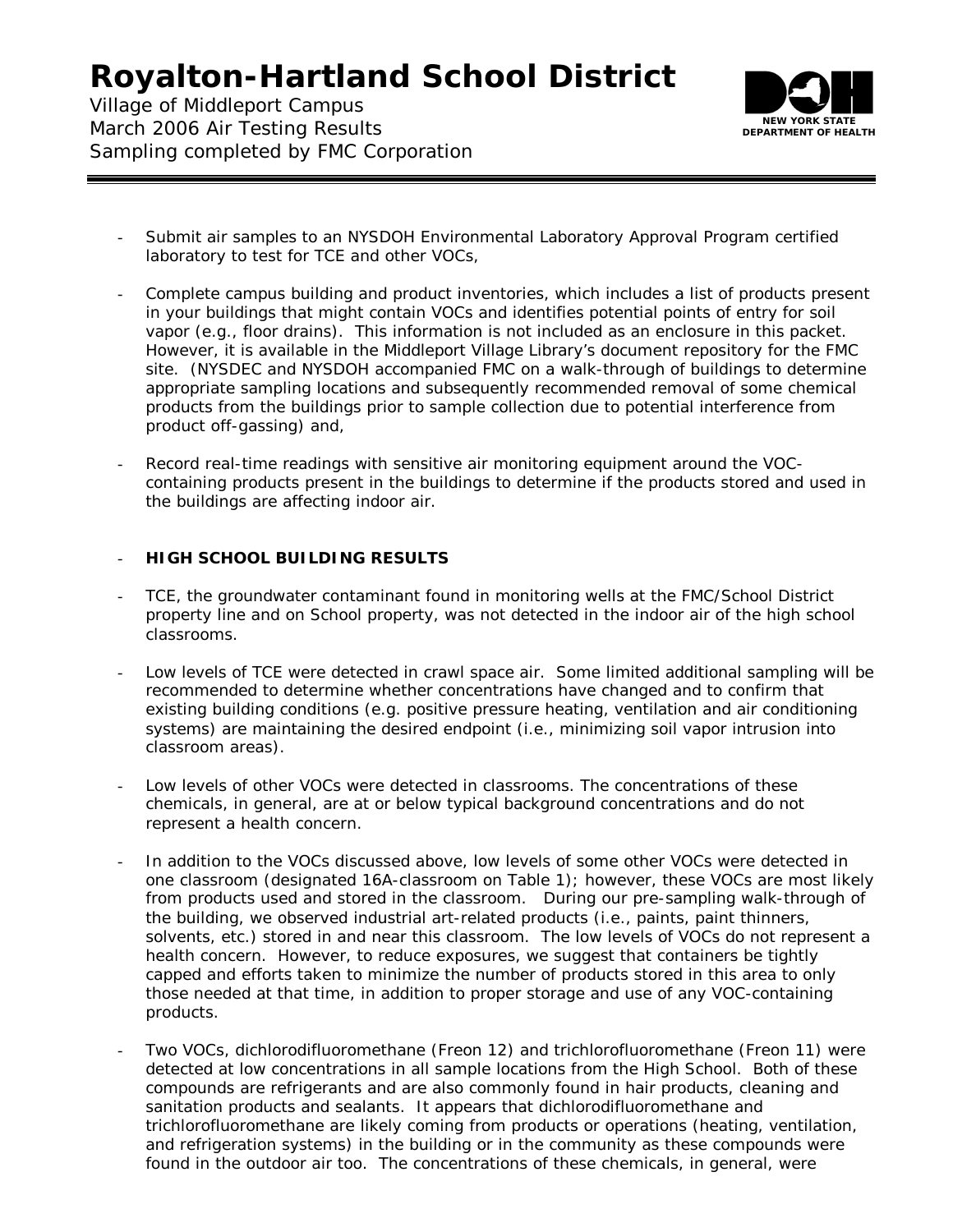Village of Middleport Campus March 2006 Air Testing Results Sampling completed by FMC Corporation



generally similar to typical background concentrations and do not represent a health concern.

- Low levels of petroleum-related chemicals (i.e., trimethylbenzenes, benzene, toluene, xylenes, etc.) were detected in sub-slab samples. Based on our experience with similar investigations, we would not expect the low concentrations of petroleum-related chemicals detected in the sub-slab vapor samples to have a meaningful effect on the indoor air quality of the building, but it is prudent to further evaluate this issue.
- Boiler rooms some TCE was detected below the slab and in the air of one of the boiler rooms. Some additional sampling will be recommended to determine whether concentrations have changed. No TCE was detected below the slab of the other boiler room.
- We understand that students and faculty do not have access to the boiler rooms or crawl spaces and therefore, would not be exposed to the TCE detected there. Custodial and/or maintenance staff accessing the boiler rooms and/or crawl spaces are there for a short period of time and concentrations of TCE detected in the indoor air of either place are not expected to result in health effects.
- Low levels of TCE were detected in three other sub-slab samples, however, no TCE was detected in areas directly above these sample locations. Based on our experience with similar investigations, we would not expect the concentrations of TCE detected in the subslab vapor samples to have a meaningful effect on the indoor air quality of the school building.

#### - **MIDDLE SCHOOL BUILDING RESULTS**

- Trace levels of TCE, close to the detection limit, were detected in two classrooms but not found in crawl spaces directly below these two classrooms. The results suggest that TCE is more likely to be coming from a source other than contaminated soil vapor and is not likely due to vapor intrusion from contaminated groundwater. The reported levels do not represent a health concern.
- Trace levels of TCE, close to the detection limit, were detected in three other crawl spaces; however, no TCE was detected in areas directly above these sample locations.
- We understand that students and faculty do not have access to the crawl spaces and, therefore, would not be exposed to the TCE detected there. Custodial and/or maintenance staff accessing these areas are there for a very short period of time and concentrations of TCE detected in these areas are not expected to result in health effects.
- Low levels of other VOCs were detected in all classrooms tested. The concentrations of these chemicals, are below or slightly above typical background concentrations and do not represent a health concern.
- Two VOCs, dichlorodifluoromethane (Freon 12) and trichlorofluoromethane (Freon 11) were detected at low concentrations in all sample locations from the Middle School. Both of these compounds are refrigerants and are also commonly found in hair products, cleaning and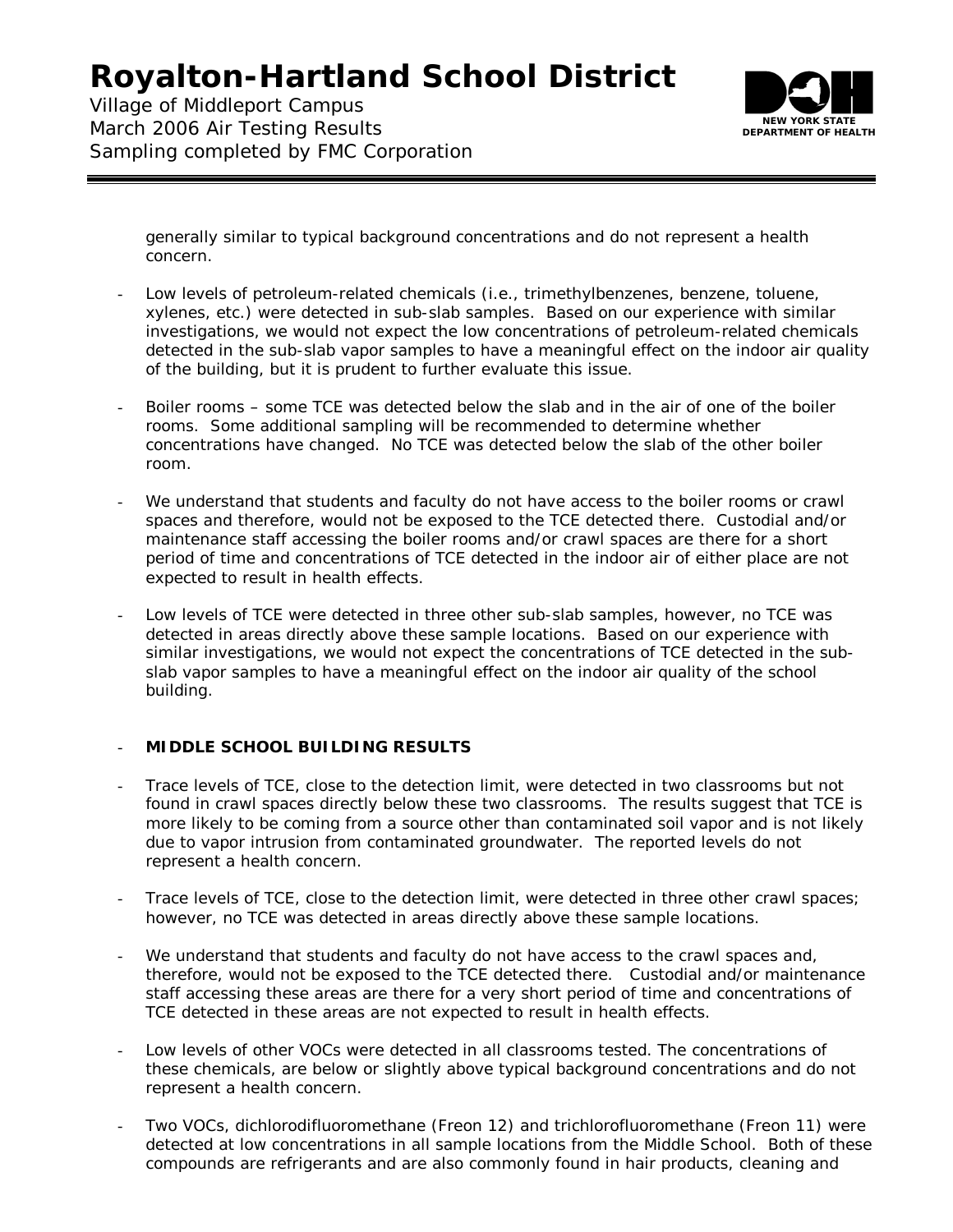Village of Middleport Campus March 2006 Air Testing Results Sampling completed by FMC Corporation



sanitation products and sealants. It appears that dichlorodifluoromethane and trichlorofluoromethane are likely coming from products or operations (heating, ventilation, and refrigeration systems) in the building or in the community as these compounds were found in the outdoor air too. The concentrations of these chemicals were generally similar to typical background concentrations and do not represent a health concern.

Based on our experience with similar investigations, we would not expect the low concentrations of TCE and other VOCs detected in the crawl space samples to have a meaningful effect on the indoor air quality in your building.

### - **ADMINISTRATION BUILDING (a.k.a. the WHITE HOUSE) RESULTS**

- Low levels of TCE were detected in the indoor air of the Administration building. TCE was not detected beneath the slab of the building but was detected in the outdoor air. These results suggest that the TCE in the indoor air is more likely the result of outdoor air contamination or possibly products used in or near the building and less likely due to vapor intrusion from contaminated groundwater.
- We understand that students and faculty do not use this building and therefore would not be exposed to the low levels of TCE in indoor air. Although we did not find any products that contain TCE in the building at the time of sampling, we do know that the building is adjacent to the bus garage where old TCE-containing products may still be used (i.e., brake or engine cleaners).
- Two VOCs, dichlorodifluoromethane (Freon 12) and trichlorofluoromethane (Freon 11) were detected at low concentrations in all samples collected from the Administration building. Both of these compounds are refrigerants and are also commonly found in hair products, cleaning and sanitation products and sealants. It appears that dichlorodifluoromethane and trichlorofluoromethane are likely coming from products or operations (heating, ventilation, and refrigeration systems) in the building or in the community as these compounds are found in the outdoor air too. The concentrations of these chemicals were generally similar to typical background concentrations and do not represent a health concern.

### - **OUTDOOR AIR RESULTS**

- VOCs were detected in the outdoor air samples. Most were detected at or slightly above typical outdoor air background levels and do not represent a health concern.
- TCE was detected above typical background concentrations in one sample. This sample was obtained from a location near the Administration and adjacent bus maintenance garage. As stated above, we believe that the source of the TCE may be due to products previously used or stored in the bus garage.
- TCE was not detected in the outdoor air upwind of the High school or the Middle school. In addition, the outdoor air sample collected near the Administration building was collected at the same day and time as that of the Middle school sample. Therefore, it appears that the TCE detected in outdoor air at the Administration building is not indicative of a wide-spread outdoor air issue.